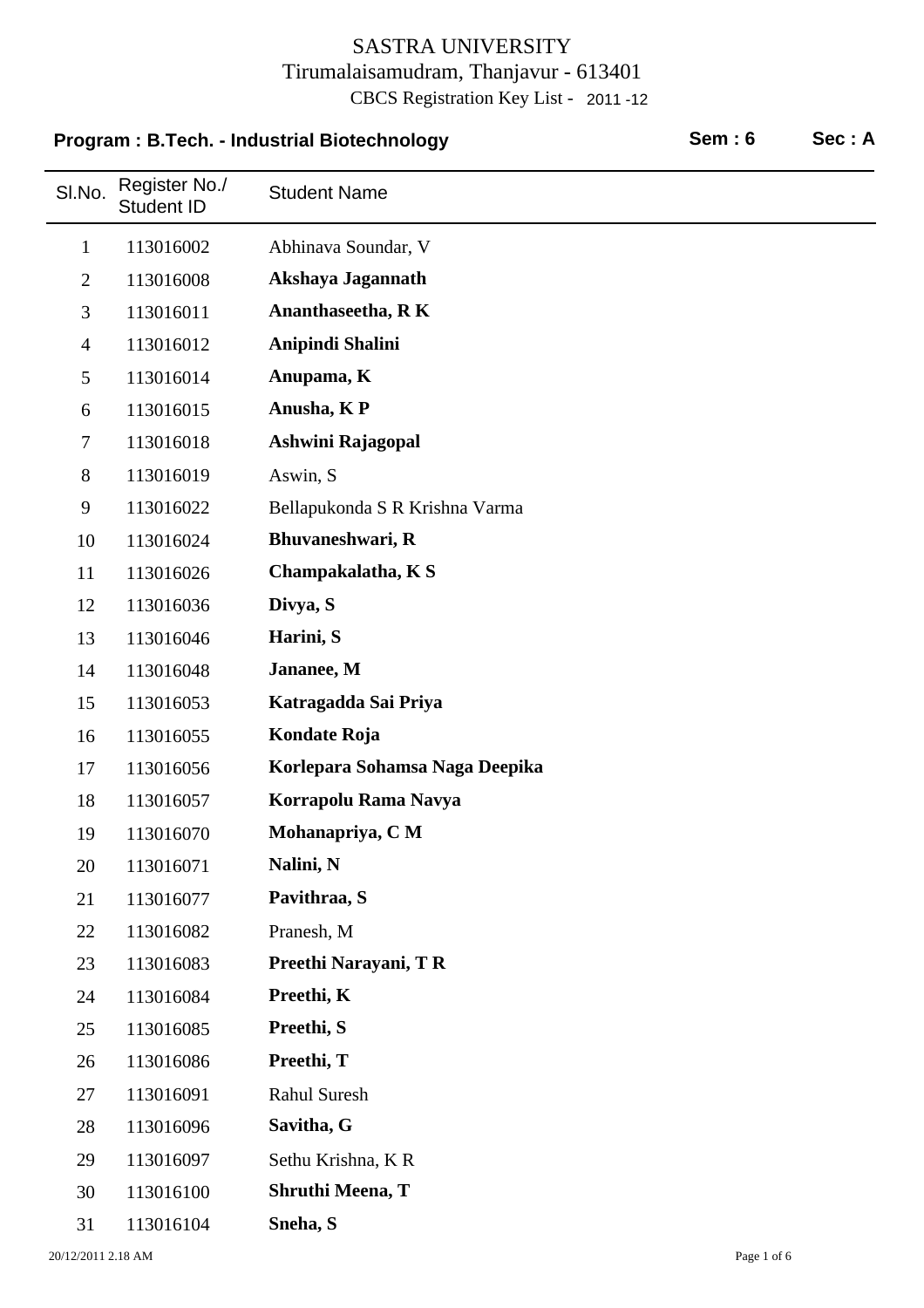#### **Program : B.Tech. - Industrial Biotechnology Sem : 6 Sec : A**

| SI.No. | Register No./<br>Student ID | <b>Student Name</b>                 |
|--------|-----------------------------|-------------------------------------|
| 32     | 113016111                   | Subhashree, V                       |
| 33     | 113016113                   | Sudar Nila Venthan, KRS             |
| 34     | 113016116                   | Sunitha Rajam, S                    |
| 35     | 113016121                   | Thejas, C S                         |
| 36     | 113016122                   | Thenammai, S                        |
| 37     | 113016125                   | Vandana Chandrasekar                |
| 38     | 113016128                   | Vepa Satya Sathwick                 |
| 39     | 113016133                   | Yellampalli Venkatanaga Chandan Sai |
| 40     | 113016134                   | Anuroop Venkateswaran, V            |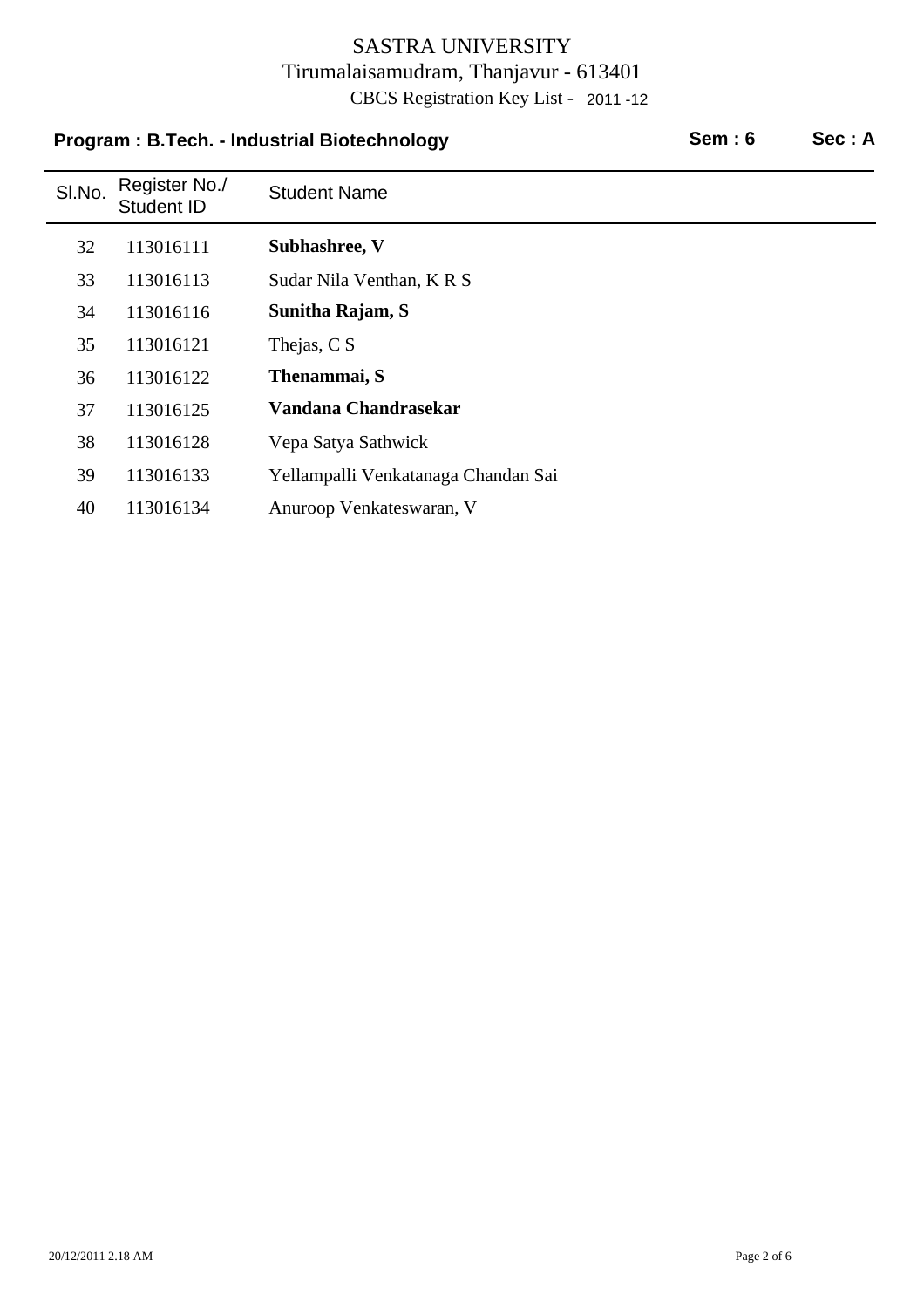#### Program : B.Tech. - Industrial Biotechnology **Sem : 6** Sec : B

 $\overline{\phantom{a}}$ 

| SI.No.         | Register No./<br><b>Student ID</b> | <b>Student Name</b>          |
|----------------|------------------------------------|------------------------------|
| $\mathbf{1}$   | 113016003                          | Abinaya Rangarajan           |
| $\overline{2}$ | 113016006                          | Aishwarya, M                 |
| 3              | 113016009                          | Alekya, R                    |
| $\overline{4}$ | 113016010                          | Anantha Narayanan, K         |
| 5              | 113016013                          | Anirudh Murali               |
| 6              | 113016016                          | Aruna Nair, UK               |
| $\tau$         | 113016020                          | Ayswarya, A                  |
| 8              | 113016023                          | Bhuvanamalini, KR            |
| 9              | 113016027                          | <b>Chebrolu Mounika</b>      |
| 10             | 113016029                          | Deepa, R                     |
| 11             | 113016032                          | Deeptha Vasudevan            |
| 12             | 113016033                          | Devi Prasad, V               |
| 13             | 113016034                          | Dhanasri, M                  |
| 14             | 113016039                          | Gayathri, R                  |
| 15             | 113016040                          | Gayathri, S                  |
| 16             | 113016042                          | Gnanapriya, P                |
| 17             | 113016049                          | Janani, T                    |
| 18             | 113016050                          | Jayanthi, V                  |
| 19             | 113016051                          | Kalangi Ratna Pavani         |
| 20             | 113016058                          | Krishnakumar, G              |
| 21             | 113016060                          | Lavanya, G                   |
| 22             | 113016062                          | Manaswini, V S               |
| 23             | 113016068                          | Meenal, K                    |
| 24             | 113016072                          | Nimisha Girish               |
| 25             | 113016074                          | Nithya Veena, V              |
| 26             | 113016075                          | Nivetha, U                   |
| 27             | 113016078                          | Polusani Nagur Babu          |
| 28             | 113016080                          | Poornima Chandrashekhar Iyer |
| 29             | 113016081                          | Prachi B Desai               |
| 30             | 113016087                          | <b>Preeti Gunjan Singh</b>   |
| 31             | 113016094                          | Sainithya, P                 |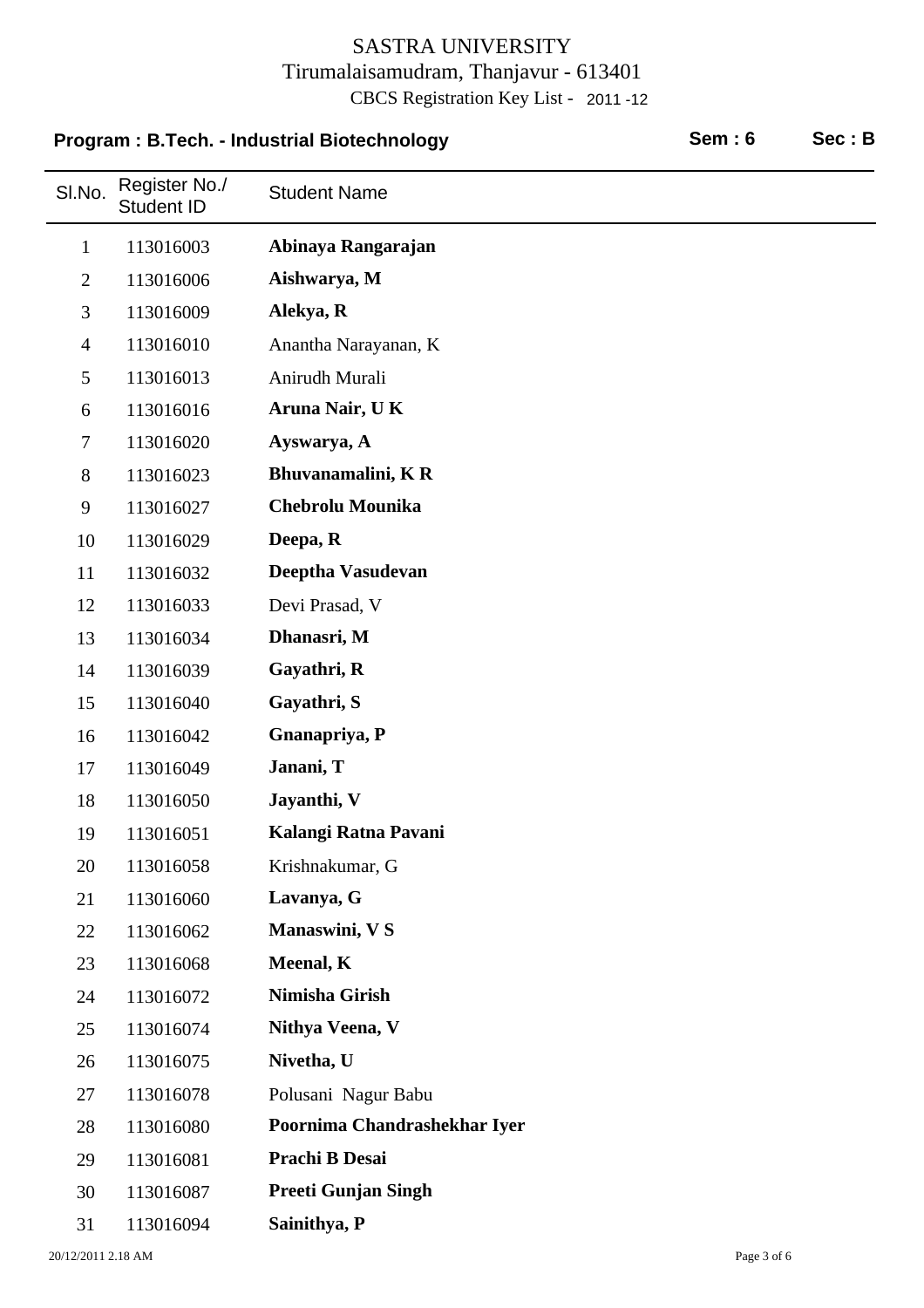#### Program : B.Tech. - Industrial Biotechnology **Sem : 6** Sec : B

| SI.No. | Register No./<br>Student ID | <b>Student Name</b>            |
|--------|-----------------------------|--------------------------------|
| 32     | 113016106                   | <b>Sree Smrithi Sasidharan</b> |
| 33     | 113016108                   | Srikkanth, B                   |
| 34     | 113016114                   | Sujitha, K                     |
| 35     | 113016119                   | <b>Swati Kumari</b>            |
| 36     | 113016120                   | Swetha, N                      |
| 37     | 113016124                   | Uthradevi, K                   |
| 38     | 113016126                   | Venkata Naga Sasi Priya, NL    |
| 39     | 113016130                   | Vishnu, B                      |
| 40     | 113016132                   | Yelabaka Saichandra            |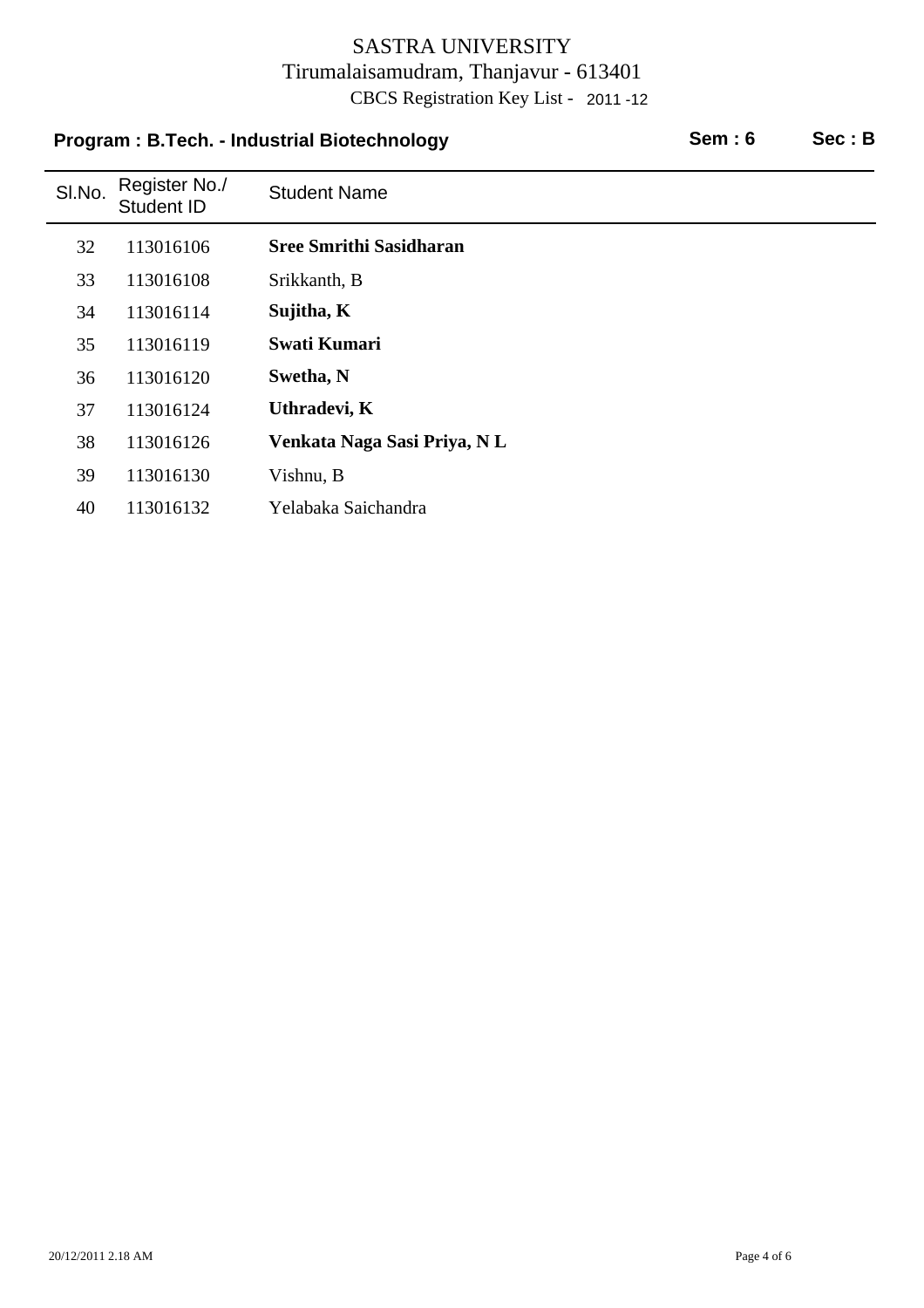### **Program : B.Tech. - Industrial Biotechnology entity of Sem : 6 Sec : C**

| SI.No.         | Register No./<br><b>Student ID</b> | <b>Student Name</b>               |
|----------------|------------------------------------|-----------------------------------|
| $\mathbf{1}$   | 113016001                          | Abbirami, V                       |
| $\overline{2}$ | 113016004                          | Abinaya, B                        |
| 3              | 113016007                          | Aiswarya, N                       |
| $\overline{4}$ | 113016017                          | Ashwath Narayanan, R              |
| 5              | 113016021                          | Balavignesh, P                    |
| 6              | 113016028                          | <b>Deblina Sarkar</b>             |
| $\tau$         | 113016030                          | Deepachezhian, R                  |
| $8\,$          | 113016037                          | Dixit Mahesh Jayashankaran        |
| 9              | 113016041                          | Girish Krishnan, J                |
| 10             | 113016043                          | Gowtham, TP                       |
| 11             | 113016044                          | Gowthami, U                       |
| 12             | 113016045                          | <b>Greeshma Gopal</b>             |
| 13             | 113016047                          | Isidore Vaarulson, V A            |
| 14             | 113016054                          | Keerthivassan, N                  |
| 15             | 113016061                          | Mahalakshmi, R                    |
| 16             | 113016066                          | Mathangi, T G                     |
| 17             | 113016069                          | Miriam Jessica, J                 |
| 18             | 113016073                          | Nithesh, K                        |
| 19             | 113016079                          | Poornemaa, N                      |
| 20             | 113016088                          | Priyadharshini, R                 |
| 21             | 113016089                          | Pullabhotla S Satya Phani Sai Ram |
| 22             | 113016090                          | Raghav Shankar                    |
| 23             | 113016092                          | <b>Revathy, P</b>                 |
| 24             | 113016095                          | Sakunthalapriya, A                |
| 25             | 113016098                          | Shobana, A                        |
| 26             | 113016099                          | Shrimathi, R                      |
| 27             | 113016101                          | Siddarth, K                       |
| 28             | 113016102                          | Siddarth, N                       |
| 29             | 113016103                          | Sindhu, R V                       |
| 30             | 113016105                          | Sree Mahalakshimi, T              |
| 31             | 113016107                          | Sridevi, V                        |